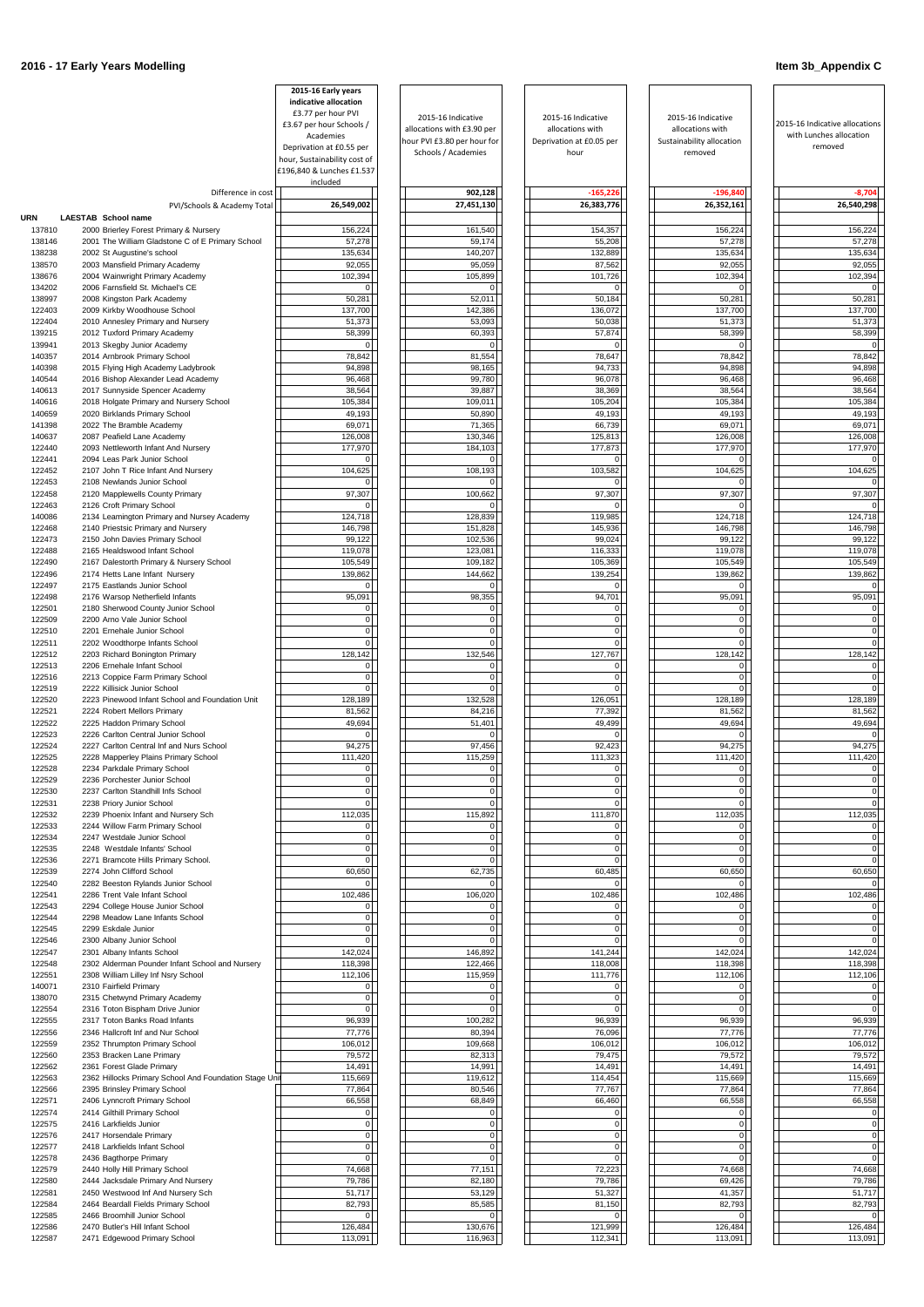|                  |                                                                               | 2015-16 Early years<br>indicative allocation<br>£3.77 per hour PVI<br>£3.67 per hour Schools /<br>Academies<br>Deprivation at £0.55 per<br>hour, Sustainability cost of<br>£196,840 & Lunches £1.537<br>included | 2015-16 Indicative<br>allocations with £3.90 per<br>hour PVI £3.80 per hour for<br>Schools / Academies | 2015-16 Indicative<br>allocations with<br>Deprivation at £0.05 per<br>hour | 2015-16 Indicative<br>allocations with<br>Sustainability allocation<br>removed | 2015-16 Indicative allocations<br>with Lunches allocation<br>removed |
|------------------|-------------------------------------------------------------------------------|------------------------------------------------------------------------------------------------------------------------------------------------------------------------------------------------------------------|--------------------------------------------------------------------------------------------------------|----------------------------------------------------------------------------|--------------------------------------------------------------------------------|----------------------------------------------------------------------|
|                  | Difference in cost                                                            |                                                                                                                                                                                                                  | 902,128                                                                                                | $-165,226$                                                                 | $-196,840$                                                                     | $-8,704$                                                             |
| <b>URN</b>       | PVI/Schools & Academy Total<br>LAESTAB School name                            | 26,549,002                                                                                                                                                                                                       | 27,451,130                                                                                             | 26,383,776                                                                 | 26,352,161                                                                     | 26,540,298                                                           |
| 122589           | 2490 Leen Mills Primary School                                                | $\overline{0}$                                                                                                                                                                                                   |                                                                                                        | $\Omega$                                                                   | $\Omega$                                                                       |                                                                      |
| 122595           | 2532 Lovers Lane Primary                                                      | 67,510                                                                                                                                                                                                           | 69,752                                                                                                 | 65,245                                                                     | 67,510                                                                         | 67,510                                                               |
| 122596<br>122597 | 2560 Lady Bay Primary School<br>2565 Jesse Gray Primary School                | 0 <br>$\overline{0}$                                                                                                                                                                                             | $\Omega$<br>$\Omega$                                                                                   | $\Omega$<br>$\Omega$                                                       | $\Omega$<br>$\Omega$                                                           |                                                                      |
| 122598           | 2568 West Bridgford Infants School                                            | 0                                                                                                                                                                                                                | $\overline{0}$                                                                                         | $\overline{0}$                                                             | $\mathbf 0$                                                                    | $\Omega$                                                             |
| 122599           | 2571 Abbey Road Primary School                                                | 0                                                                                                                                                                                                                | $\overline{0}$                                                                                         | $\overline{0}$                                                             | $\Omega$                                                                       | $\Omega$                                                             |
| 122600<br>122601 | 2574 The West Bridgford Junior Sch.<br>2585 Edwalton Primary School           | 0 <br>$\Omega$                                                                                                                                                                                                   | $\Omega$                                                                                               | $\overline{0}$<br>$\Omega$                                                 | $\mathbf{0}$<br>$\Omega$                                                       | $\overline{0}$                                                       |
| 122602           | 2590 Heymann                                                                  | 83,307                                                                                                                                                                                                           | 86,162                                                                                                 | 82,820                                                                     | 83,307                                                                         | 83,307                                                               |
| 122603           | 2611 Redlands Primary and Nursery School                                      | 142,013                                                                                                                                                                                                          | 146,873                                                                                                | 141,053                                                                    | 142,013                                                                        | 142,013                                                              |
| 122604<br>122605 | 2614 Haggonfields Primary<br>2616 Sir Edmund Hillary Primary                  | 52,001<br>146,382                                                                                                                                                                                                | 53,412<br>151,386                                                                                      | 51,363<br>145,227                                                          | 41,641<br>146,382                                                              | 52,001<br>146,382                                                    |
| 137362           | 2634 Norbridge Academy                                                        | 157,003                                                                                                                                                                                                          | 162,384                                                                                                | 156,140                                                                    | 157,003                                                                        | 157,003                                                              |
| 122611           | 2673 Manners Sutton Primary School                                            | 15,506                                                                                                                                                                                                           | 15,684                                                                                                 | 15,506                                                                     | 5,146                                                                          | 15,506                                                               |
| 122612<br>122614 | 2674 Chuter Ede Primary School<br>2678 John Hunt Primary                      | $\overline{0}$<br>138,463                                                                                                                                                                                        | 143,234                                                                                                | $\Omega$<br>138,366                                                        | $\Omega$<br>138,463                                                            | 138,463                                                              |
| 122615           | 2679 Beckingham Primary School                                                | 9,018                                                                                                                                                                                                            | 9,329                                                                                                  | 9,018                                                                      | 9,018                                                                          | 9,018                                                                |
| 122617           | 2685 Bestwood Village Hawthorne                                               | 80,490                                                                                                                                                                                                           | 82,878                                                                                                 | 79,710                                                                     | 70,130                                                                         | 80,490                                                               |
| 122620<br>122621 | 2692 Robert Miles Infant School<br>2693 Carnarvon Primary School              | $\overline{0}$<br>$\overline{0}$                                                                                                                                                                                 | $\Omega$<br>$\Omega$                                                                                   | $\Omega$<br>$\Omega$                                                       | $\overline{0}$<br>$\Omega$                                                     | 0                                                                    |
| 122624           | 2699 Burton Joyce Primary School                                              | $\overline{0}$                                                                                                                                                                                                   | $\Omega$                                                                                               | $\Omega$                                                                   | $\Omega$                                                                       |                                                                      |
| 122625           | 2700 Manor Park Infants School                                                | 111,429                                                                                                                                                                                                          | 115,250                                                                                                | 110,859                                                                    | 111,429                                                                        | 111,429                                                              |
| 122627           | 2704 Ramsden Primary School                                                   | $\Omega$                                                                                                                                                                                                         | <sup>0</sup>                                                                                           | $\Omega$                                                                   | $\Omega$                                                                       |                                                                      |
| 122628<br>122630 | 2705 Clarborough School.<br>2711 Samuel Barlow Primary                        | 36,333<br>82,616                                                                                                                                                                                                 | 37,586<br>85,443                                                                                       | 36,333<br>82,046                                                           | 36,333<br>82,616                                                               | 36,333<br>82,616                                                     |
| 122631           | 2718 John Blow Primary School                                                 | 0                                                                                                                                                                                                                | U                                                                                                      | $\Omega$                                                                   | $\Omega$                                                                       | $\Omega$                                                             |
| 122635           | 2723 Cropwell Bishop Primary School                                           | $\overline{0}$                                                                                                                                                                                                   |                                                                                                        | $\Omega$                                                                   | $\Omega$                                                                       |                                                                      |
| 122636<br>122637 | 2731 Lantern Lane Primary Nursery School<br>2732 East Leake Brookside Primary | 95,457<br>27,275                                                                                                                                                                                                 | 98,738<br>28,215                                                                                       | 95,165<br>27,275                                                           | 95,457<br>27,275                                                               | 95,457<br>27,275                                                     |
| 122638           | 2734 East Markham Primary School                                              | 0                                                                                                                                                                                                                |                                                                                                        | 0                                                                          | $\Omega$                                                                       | $\Omega$                                                             |
| 122639           | 2737 King Edwin Primary School                                                | 115.385                                                                                                                                                                                                          | 119,335                                                                                                | 114,620                                                                    | 115,385                                                                        | 115,385                                                              |
| 122640<br>122641 | 2741 Elkesley County Primary School<br>2742 Everton Primary School            | 27,958<br>40,387                                                                                                                                                                                                 | 28,543<br>41,418                                                                                       | 27,388<br>40,289                                                           | 17,598<br>30,027                                                               | 27,958<br>40,387                                                     |
| 122643           | 2745 Flintham Primary School                                                  | 5,400                                                                                                                                                                                                            | 5,586                                                                                                  | 5,400                                                                      | 5,400                                                                          | 5,400                                                                |
| 122644           | 2748 Gotham Primary School                                                    | 0                                                                                                                                                                                                                | $\Omega$                                                                                               | 0                                                                          | $\Omega$                                                                       |                                                                      |
| 122645<br>122650 | 2751 Queen Eleanor Primary School                                             | 0                                                                                                                                                                                                                | $\Omega$<br>$\overline{0}$                                                                             | $\overline{0}$                                                             | $\Omega$<br>$\mathbf 0$                                                        |                                                                      |
| 122651           | 2768 Willow Brook Primary School<br>2769 Kinoulton Primary School             | $\overline{0}$<br>$\overline{0}$                                                                                                                                                                                 | 0                                                                                                      | $\overline{0}$<br>$\overline{0}$                                           | $\overline{0}$                                                                 |                                                                      |
| 122652           | 2770 Crossdale Drive Primary School                                           | $\overline{0}$                                                                                                                                                                                                   | $\overline{0}$                                                                                         | $\overline{0}$                                                             | $\overline{0}$                                                                 |                                                                      |
| 122653           | 2772 Kirklington Primary School                                               | $\overline{0}$                                                                                                                                                                                                   | $\overline{0}$                                                                                         | $\overline{0}$                                                             | $\overline{0}$                                                                 | $\Omega$                                                             |
| 122654<br>122655 | 2775 Lambley Primary School<br>2779 Mattersey County Primary                  | $\overline{0}$<br>4,077                                                                                                                                                                                          | $\Omega$<br>4,218                                                                                      | $\overline{0}$<br>4,077                                                    | $\Omega$<br>4,077                                                              | 4,077                                                                |
| 122656           | 2781 Misson Cp                                                                | 9,474                                                                                                                                                                                                            | 9,797                                                                                                  | 9,377                                                                      | 9,474                                                                          | 9,474                                                                |
| 122657           | 2784 Misterton Primary School                                                 | 50,187                                                                                                                                                                                                           | 51,907                                                                                                 | 49,895                                                                     | 50,187                                                                         | 50,187                                                               |
| 122658<br>122659 | 2787 Newstead Primary School<br>2788 Abbey Gates Primary School               | 65,302<br>68,655                                                                                                                                                                                                 | 67,186<br>71,019                                                                                       | 65,025<br>68,573                                                           | 54,942<br>68,655                                                               | 65,302<br>68,655                                                     |
| 122661           | 2790 Normanton On Soar Primary                                                | 39,187                                                                                                                                                                                                           | 40,177                                                                                                 | 39,089                                                                     | 28,827                                                                         | 39,187                                                               |
| 122662           | 2793 North Clifton Primary School                                             | 18,129                                                                                                                                                                                                           | 18,397                                                                                                 | 18,129                                                                     | 7,769                                                                          | 18,129                                                               |
| 122663           | 2796 Muskham Primary School                                                   | 12,835                                                                                                                                                                                                           | 13,274                                                                                                 | 12,738                                                                     | 12,835                                                                         | 12,835<br>84,206                                                     |
| 122665<br>122666 | 2800 Ollerton Primary School<br>2801 Forest View Junior School                | 84,206<br>$\overline{0}$                                                                                                                                                                                         | 87,100                                                                                                 | 83,944                                                                     | 84,206<br>$\Omega$                                                             |                                                                      |
| 122667           | 2802 Maun Infant And Nursery                                                  | 133,975                                                                                                                                                                                                          | 138,581                                                                                                | 133,600                                                                    | 133,975                                                                        | 133,975                                                              |
| 122668           | 2806 Orston Primary                                                           | 10,719                                                                                                                                                                                                           | 11,088                                                                                                 | 10,719                                                                     | 10,719                                                                         | 10,719                                                               |
| 122669<br>122670 | 2810 Radcliffe On Trent Infant<br>2812 Radcliffe On Trent Junior              | 112,677<br>$\overline{0}$                                                                                                                                                                                        | 116,558                                                                                                | 112,579                                                                    | 112,677                                                                        | 112,677                                                              |
| 122671           | 2813 Rampton Primary School                                                   | 29,595                                                                                                                                                                                                           | 30,251                                                                                                 | 29,400                                                                     | 19,235                                                                         | 29,595                                                               |
| 122674           | 2821 Lake View Primary And Nursery                                            | 78,445                                                                                                                                                                                                           | 81,106                                                                                                 | 77,290                                                                     | 78,445                                                                         | 78,445                                                               |
| 122675<br>122676 | 2822 James Peacock Inf Nur School<br>2824 Lowes Wong Infant School            | 167,906<br>34,324                                                                                                                                                                                                | 173,690<br>35,497                                                                                      | 167,741<br>34,046                                                          | 167,906<br>34,324                                                              | 167,906<br>34,324                                                    |
| 122677           | 2826 Sutton Bonington Primary                                                 | $\Omega$                                                                                                                                                                                                         |                                                                                                        | $\Omega$                                                                   |                                                                                |                                                                      |
| 122678           | 2829 Sutton On Trent Primary                                                  | 4,650                                                                                                                                                                                                            | 4,811                                                                                                  | 4,650                                                                      | 4,650                                                                          | 4,650                                                                |
| 122680<br>122681 | 2844 Walkeringham Primary School<br>2850 Willoughby Primary School            | 32,014<br> 0                                                                                                                                                                                                     | 32,761<br>$\Omega$                                                                                     | 32,014<br>$\Omega$                                                         | 21,654<br>$\Omega$                                                             | 32,014                                                               |
| 122682           | 2853 Winthorpe Primary School                                                 | $\overline{0}$                                                                                                                                                                                                   | $\overline{0}$                                                                                         | 0                                                                          | $\mathbf 0$                                                                    |                                                                      |
| 122683           | 2858 Tollerton Primary School                                                 | $\overline{0}$                                                                                                                                                                                                   | $\Omega$                                                                                               | $\overline{0}$                                                             | $\overline{0}$                                                                 |                                                                      |
| 122684           | 2860 Sir John Sherbrooke Junior                                               | $\overline{0}$                                                                                                                                                                                                   | $\Omega$                                                                                               | $\overline{0}$                                                             | $\Omega$                                                                       | $\Omega$                                                             |
| 122685<br>122686 | 2865 Robert Miles Junior<br>2876 Ranskill Primary School                      | $\overline{0}$<br>$\overline{0}$                                                                                                                                                                                 | $\Omega$<br>$\Omega$                                                                                   | $\overline{0}$<br>$\overline{0}$                                           | $\overline{0}$<br>$\Omega$                                                     |                                                                      |
| 122706           | 2900 Kimberley Primary                                                        | 95,545                                                                                                                                                                                                           | 98,482                                                                                                 | 95,545                                                                     | 85,185                                                                         | 95,545                                                               |
| 122707           | 2901 Round Hill Primary                                                       | 22,734                                                                                                                                                                                                           | 23,511                                                                                                 | 22,554                                                                     | 22,734                                                                         | 22,734                                                               |
| 122714<br>122715 | 2910 Hollywell Primary<br>2911 Stanhope Primary School                        | $\Omega$<br>58,925                                                                                                                                                                                               | $\Omega$<br>60,916                                                                                     | $\Omega$<br>57,852                                                         | $\Omega$<br>58,925                                                             | 58,925                                                               |
| 122716           | 2912 Kingsway Primary School                                                  | $\overline{0}$                                                                                                                                                                                                   |                                                                                                        |                                                                            |                                                                                |                                                                      |
| 122717           | 2913 Morven Park Primary School                                               | 151,187                                                                                                                                                                                                          | 156,359                                                                                                | 150,092                                                                    | 151,187                                                                        | 151,187                                                              |
| 122720           | 2916 Arnold Mill Primary                                                      | 91,570                                                                                                                                                                                                           | 94,655                                                                                                 | 89,635                                                                     | 91,570                                                                         | 91,570                                                               |
| 122722<br>122723 | 2918 Orchard Primary School<br>2919 Greenwood Primary School                  | 127,116<br>149,211                                                                                                                                                                                               | 131,499<br>154,356                                                                                     | 127,116<br>149,211                                                         | 127,116<br>149,211                                                             | 127,116<br>149,211                                                   |
| 122724           | 2920 Jeffries Primary And Nursery School                                      | 91,593                                                                                                                                                                                                           | 94,544                                                                                                 | 86,118                                                                     | 91,593                                                                         | 91,593                                                               |
| 136274           | 2921 Barnby Road Academy Primary And Nursery                                  | 154,326                                                                                                                                                                                                          | 159,637                                                                                                | 154,034                                                                    | 154,326                                                                        | 154,326                                                              |
| 122727<br>122728 | 2923 Holly Primary School<br>2924 Keyworth Primary And Nursery                | 105,993<br>45,697                                                                                                                                                                                                | 109,645<br>47,225                                                                                      | 105,910<br>44,444                                                          | 105,993<br>45,697                                                              | 105,993<br>45,697                                                    |
| 122729           | 2925 Prospect Hill Infant                                                     | 124,914                                                                                                                                                                                                          | 129,175                                                                                                | 123,691                                                                    | 124,914                                                                        | 124,914                                                              |
| 122730           | 2926 Prospect Hill Junior School                                              | $\overline{0}$                                                                                                                                                                                                   | $\overline{0}$                                                                                         | 0                                                                          | $\Omega$                                                                       |                                                                      |
| 122731<br>122732 | 2927 Church Vale Primary School<br>2928 Carr Hill Primary School              | 50,244<br>99,100                                                                                                                                                                                                 | 51,899<br>102,506                                                                                      | 48,197<br>98,822                                                           | 50,244<br>99,100                                                               | 50,244<br>99,100                                                     |
| 122734           | 2930 Heatherley Primary School                                                | 45,678                                                                                                                                                                                                           | 47,253                                                                                                 | 45,678                                                                     | 45,678                                                                         | 45,678                                                               |
| 122735           | 2931 Greythorn Primary School                                                 | $\overline{0}$                                                                                                                                                                                                   | $\Omega$                                                                                               | $\overline{0}$                                                             | $\mathbf 0$                                                                    |                                                                      |
| 122737<br>122738 | 2933 Sparken Hill Academy<br>2934 Mornington Primary School                   | 124,666<br>$\overline{0}$                                                                                                                                                                                        | 128,954                                                                                                | 124,388<br>$\Omega$                                                        | 124,666                                                                        | 124,666<br>$\overline{0}$                                            |
|                  |                                                                               |                                                                                                                                                                                                                  |                                                                                                        |                                                                            |                                                                                |                                                                      |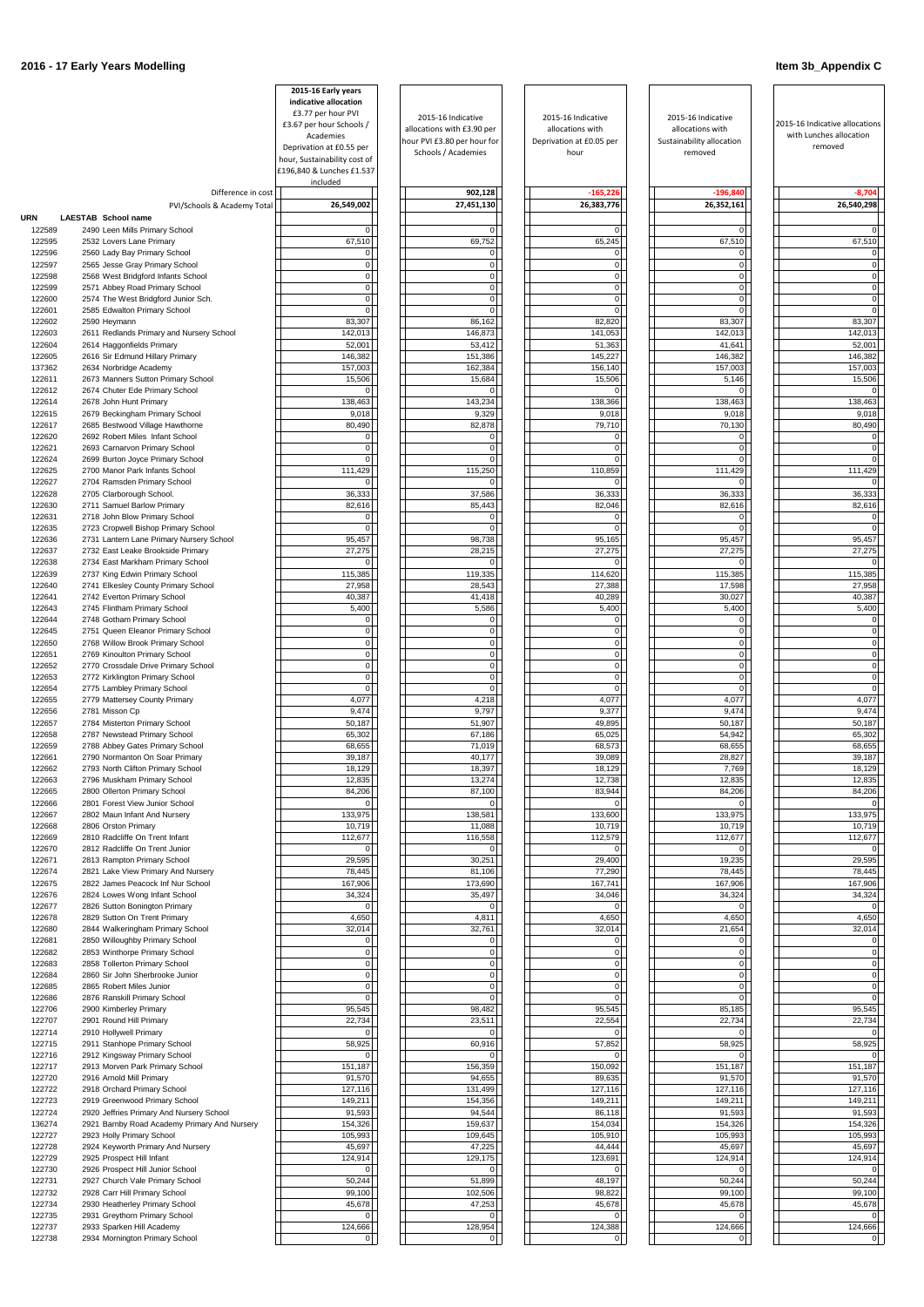|                  |                                                                                                      | 2015-16 Early years<br>indicative allocation |                                                    |                                  |                                      |                                                           |
|------------------|------------------------------------------------------------------------------------------------------|----------------------------------------------|----------------------------------------------------|----------------------------------|--------------------------------------|-----------------------------------------------------------|
|                  |                                                                                                      | £3.77 per hour PVI                           | 2015-16 Indicative                                 | 2015-16 Indicative               | 2015-16 Indicative                   |                                                           |
|                  |                                                                                                      | £3.67 per hour Schools /<br>Academies        | allocations with £3.90 per                         | allocations with                 | allocations with                     | 2015-16 Indicative allocations<br>with Lunches allocation |
|                  |                                                                                                      | Deprivation at £0.55 per                     | hour PVI £3.80 per hour for<br>Schools / Academies | Deprivation at £0.05 per<br>hour | Sustainability allocation<br>removed | removed                                                   |
|                  |                                                                                                      | hour, Sustainability cost of                 |                                                    |                                  |                                      |                                                           |
|                  |                                                                                                      | £196,840 & Lunches £1.537<br>included        |                                                    |                                  |                                      |                                                           |
|                  | Difference in cost                                                                                   |                                              | 902,128                                            | $-165,226$                       | $-196,840$                           | $-8,704$                                                  |
|                  | PVI/Schools & Academy Total                                                                          | 26,549,002                                   | 27,451,130                                         | 26,383,776                       | 26,352,161                           | 26,540,298                                                |
| URN<br>130255    | LAESTAB School name<br>2937 Forest Town Primary                                                      | 105,959                                      | 109,547                                            | 104,204                          | 105,959                              | 105,959                                                   |
| 131091           | 2940 Crompton View Primary School                                                                    | 69,472                                       | 71,845                                             | 68,879                           | 69,472                               | 69,472                                                    |
| 131722           | 2941 Gateford Park                                                                                   | 0                                            |                                                    |                                  | $\Omega$                             |                                                           |
| 131642<br>132072 | 2942 Arnold View Primary<br>2944 Beeston Fields Primary School                                       | 89,715<br>105,186                            | 92,776<br>108,813                                  | 88,852<br>105,186                | 89,715<br>105,186                    | 89,715<br>105,186                                         |
| 132194           | 2946 Pierrepont Gamston Primary School                                                               | $\overline{0}$                               |                                                    |                                  | $\Omega$                             |                                                           |
| 132242           | 2947 Berry Hill Primary School                                                                       | 148,811                                      | 153,939                                            | 148,714                          | 148,811                              | 148,811                                                   |
| 132243<br>122741 | 2948 Crescent Primary School<br>3004 St. Edmund'S C Of E Primary & Nursery School                    | 141,770<br>41,429                            | 146,513<br>42,851                                  | 137,915<br>41,234                | 141,770<br>41,429                    | 141,770<br>41,429                                         |
| 122742           | 3008 St.Andrews C.E Primary School                                                                   | 130,752                                      | 135,261                                            | 130,752                          | 130,752                              | 130,752                                                   |
| 122743           | 3018 All Hallows C.E.Controlled Primary                                                              | $\overline{0}$                               |                                                    | $\Omega$                         | $\Omega$                             |                                                           |
| 122744<br>122745 | 3021 Stapleford St John'S Ce Prim<br>3031 Selston C Of E Inf Nursery                                 | 1,433<br>93,010                              | 1,482<br>95,860                                    | 1,433<br>93,010                  | 1,433<br>82,650                      | 1,433<br>93,010                                           |
| 122746           | 3032 Underwood C.E. Primary School                                                                   | $\overline{0}$                               |                                                    | $\Omega$                         | $\Omega$                             |                                                           |
| 122747           | 3040 Mount C Of E Primary School                                                                     | 59,209                                       | 61,215                                             | 58,279                           | 59,209                               | 59,209                                                    |
| 122748<br>122749 | 3055 St John'S C Of E Primary<br>3061 Ranby C Of E Primary School                                    | 0<br>$\overline{0}$                          |                                                    | $\Omega$<br>$\overline{0}$       | $\Omega$<br>$\Omega$                 |                                                           |
| 122750           | 3065 Bleasby C.E. Primary School                                                                     | $\Omega$                                     |                                                    | $\Omega$                         | $\Omega$                             |                                                           |
| 122751           | 3072 Bunny C E Primary School                                                                        | 26,551                                       | 27,106                                             | 26,468                           | 16,191                               | 26,551                                                    |
| 122752<br>122753 | 3073 St. Wilfrid'S C.E. School<br>3076 Dean Hole Primary School                                      | $\Omega$<br>21,494                           | 21,878                                             | 21,494                           | $\Omega$<br>11,134                   | 21,494                                                    |
| 122754           | 3081 Coddington Ce Primary School                                                                    | 111,663                                      | 115,509                                            | 111,565                          | 111,663                              | 111,663                                                   |
| 122756           | 3084 Costock C Of E Primary School                                                                   | $\overline{0}$                               |                                                    | $\Omega$                         | $\Omega$                             |                                                           |
| 122757<br>122758 | 3087 Cuckney C.E. Primary School<br>3088 Dunham On Trent C.E. Primary School                         | 10,890<br> 0                                 | 11,263                                             | 10,808<br>$\Omega$               | 10,890<br>$\Omega$                   | 10,890                                                    |
| 140591           | 3089 East Bridgford St Peter'S Cofe                                                                  | 12,320                                       | 12,745                                             | 12,320                           | 12,320                               | 12,320                                                    |
| 122760           | 3097 Farndon St. Peter'S C Of E Primary                                                              | 16,159                                       | 16,716                                             | 16,159                           | 16,159                               | 16,159                                                    |
| 122761<br>122762 | 3104 Halam Ce (C) Primary School<br>3112 Kneesall C Of E Primary                                     | 3,758<br>11,009                              | 3,887<br>11,389                                    | 3,758<br>11,009                  | 3,758<br>11,009                      | 3,758<br>11,009                                           |
| 122763           | 3113 Langar Cofe Primary School                                                                      | $\overline{0}$                               |                                                    | $\Omega$                         | $\Omega$                             | $\mathbf 0$                                               |
| 122764           | 3117 St Matthews Ce                                                                                  | 3,582                                        | 3,705                                              | 3,582                            | 3,582                                | 3,582                                                     |
| 137986<br>122766 | 3118 Leverton C Of E Academy<br>3119 Norwell C Of E Primary School                                   | $\overline{0}$<br>$\overline{0}$             | $\Omega$<br>$\Omega$                               | $\mathbf 0$<br>$\mathbf 0$       | $\mathbf 0$<br>$\mathbf{0}$          | $\Omega$                                                  |
| 122767           | 3126 St Peter'S C Of E Junior                                                                        | $\overline{0}$                               | $\Omega$                                           | $\Omega$                         | $\overline{0}$                       | $\Omega$                                                  |
| 122768           | 3132 Holy Trinity Infants School                                                                     | 8,265                                        | 8,550                                              | 8,265                            | 8,265                                | 8,265                                                     |
| 122769<br>122770 | 3133 Lowes Wong Junior School<br>3143 Trowell C Of E Primary School                                  | 0 <br>$\overline{0}$                         | $\Omega$                                           | $\overline{0}$<br>$\overline{0}$ | $\overline{0}$<br>$\Omega$           |                                                           |
| 122771           | 3145 Walesby C.E. Primary                                                                            | $\Omega$                                     |                                                    | $\Omega$                         | $\Omega$                             |                                                           |
| 122772           | 3287 North Wheatley C Of E Primary School                                                            | 35,067                                       | 35,919                                             | 35,067                           | 24,707                               | 35,067                                                    |
| 131814<br>132784 | 3290 Ravenshead C Of E Primary<br>3292 Bowbridge Primary School                                      | 67,718<br>135,349                            | 70,053<br>139,946                                  | 67,718<br>133,474                | 67,718<br>135,349                    | 67,718<br>135,349                                         |
| 132770           | 3293 Northfield Primary And Nursery                                                                  | 118,326                                      | 122,378                                            | 117,591                          | 118,326                              | 118,326                                                   |
| 132814           | 3294 Langold Dyscarr Community                                                                       | 80,437                                       | 83,200                                             | 80,145                           | 80,437                               | 80,437                                                    |
| 133268<br>133265 | 3295 Heathlands Primary And Nursery<br>3296 St. Peter'S C. Of E. Primary                             | 60,755<br>81,924                             | 62,850<br>84,723                                   | 60,755<br>81,242                 | 60,755<br>81,924                     | 60,755<br>81,924                                          |
| 133280           | 3297 Abbey Primary School                                                                            | 0                                            |                                                    |                                  | $\Omega$                             |                                                           |
| 133269           | 3298 Wynndale Primary                                                                                | 13,433                                       | 13,897                                             | 13,433                           | 13,433                               | 13,433                                                    |
| 122775<br>135868 | 3310 St.Mary Magdalene C.E. Primary<br>3331 Springbank Primary                                       | $\Omega$<br>101,880                          | 105,393                                            | 101,880                          | $\Omega$<br>101,880                  | 101,880                                                   |
| 122786           | 3350 Arnold Seely Cofe Primary School                                                                | 0                                            |                                                    | $\Omega$                         | $\Omega$                             |                                                           |
| 122787           | 3352 Colwick St.John The Baptist                                                                     | $\overline{0}$                               |                                                    | $\Omega$                         | $\Omega$<br>$\Omega$                 |                                                           |
| 122788<br>122789 | 3370 Bramcote C E Primary School<br>3390 St. Swithun'S C.E. Primary                                  | $\Omega$<br>43,305                           | 44,789                                             | $\Omega$<br>43,058               | 43,305                               | 43,305                                                    |
| 122792           | 3450 Christ Church C Of E Infant                                                                     | 22,811                                       | 23,598                                             | 22,811                           | 22,811                               | 22,811                                                    |
| 122793<br>122794 | 3494 St. Luke'S C.E. Primary School                                                                  | $\mathbf 0$<br>$\overline{0}$                |                                                    | $\Omega$                         | $\Omega$<br>$\Omega$                 |                                                           |
| 140574           | 3496 St. Anne'S C.Of E. Primary<br>3511 Archbishop Cranmer C.E. Pri                                  | 4,983                                        | 5,155                                              | 4,983                            | 4,983                                | 4,983                                                     |
| 122796           | 3514 Primary/St Mary And St Martin                                                                   | $\overline{0}$                               |                                                    |                                  | $\Omega$                             |                                                           |
| 122797<br>122798 | 3530 Cotgrave Church Of England<br>3534 St.Mary'S C.Of E.Primary                                     | $\overline{0}$<br>36,774                     | 38,042                                             | $\Omega$<br>36,774               | $\Omega$<br>36,774                   | 36,774                                                    |
| 122799           | 3539 Elston All Saints Ang/Meth                                                                      | 9,459                                        | 9,785                                              | 9,459                            | 9,459                                | 9,459                                                     |
| 122801           | 3546 Gamston C Of E (Aided) School                                                                   | 606                                          | 627                                                | 606                              | 606                                  | 606                                                       |
| 122802<br>122803 | 3548 St Peter'S Ce School Gringley<br>3550 Gunthorpe C.E. Primary                                    | 35,011<br>18,838                             | 36,218<br>19,481                                   | 35,011<br>18,643                 | 35,011<br>18,838                     | 35,011<br>18,838                                          |
| 122804           | 3552 Harworth Cofe Primary                                                                           | $\overline{0}$                               | $\Omega$                                           | 0                                | $\overline{0}$                       |                                                           |
| 122806           | 3566 Lowdham C Of E School                                                                           | $\Omega$                                     | ∩                                                  | $\Omega$                         | $\Omega$                             |                                                           |
| 122807<br>122808 | 3568 Linby Cum Papplewick<br>3586 Sturton Le Steeple Cofe Aided                                      | $\overline{0}$<br>36,817                     | $\Omega$<br>37,730                                 | $\Omega$<br>36,817               | $\Omega$<br>26,457                   | 36,817                                                    |
| 122809           | 3592 Sutton Cum Lound C.E.                                                                           | $\overline{0}$                               |                                                    | $\Omega$                         | $\Omega$                             |                                                           |
| 122810           | 3606 Woods Foundation C Of E Aided                                                                   | 0                                            |                                                    | $\Omega$                         | $\Omega$                             |                                                           |
| 138813<br>138811 | 3690 Sacred Heart Catholic Voluntary Academy<br>3696 The Good Shepherd Primary Catholic Voluntary Ac | 71,128<br>$\Omega$                           | 73,574                                             | 70,933                           | 71,128<br>$\Omega$                   | 71,128                                                    |
| 122813           | 3710 St.Joseph'S Retford                                                                             | 72,217                                       | 74,350                                             | 72,217                           | 61,857                               | 72,217                                                    |
| 138812           | 3730 Holy Cross Primary Catholic Voluntary Academy                                                   | $\overline{0}$                               | $\Omega$                                           | $\Omega$                         | $\Omega$                             |                                                           |
| 137909<br>122816 | 3763 The Priory Catholic Voluntary Academy<br>3764 St Patricks Catholic Primary                      | $\overline{0}$<br>6,940                      | $\overline{0}$<br>7,175                            | $\overline{0}$<br>6,842          | 0 <br>6,940                          | $\mathbf 0$<br>6,940                                      |
| 137428           | 3765 St Edmund Campion Catholic Pri                                                                  | $\overline{0}$                               |                                                    | $\Omega$                         | $\Omega$                             |                                                           |
| 140727           | 3766 Holy Trinity Catholic Primary                                                                   | 110,222                                      | 114,023                                            | 110,222                          | 110,222                              | 110,222                                                   |
| 140783<br>122820 | 3767 St.Patrick'S R.C. School<br>3768 Holy Family Catholic Primary                                   | 84,028<br>63,641                             | 86,925<br>65,835                                   | 84,028<br>63,641                 | 84,028<br>63,641                     | 84,028<br>63,641                                          |
| 141460           | 3769 St. Philip Neri With St. Bede                                                                   | 119,980                                      | 124,110                                            | 119,785                          | 119,980                              | 119,980                                                   |
| 122822           | 3770 Boughton St. Joseph'S Rc Prim                                                                   | 79,432                                       | 82,064                                             | 76,597                           | 79,432                               | 79,432                                                    |
| 122823<br>134028 | 3771 Worksop Priory<br>3772 Ordsall Primary School                                                   | 113,170<br>141,518                           | 117,065<br>146,228                                 | 112,975<br>137,041               | 113,170<br>141,518                   | 113,170<br>141,518                                        |
| 122824           | 3774 All Saints C.E.Infants School                                                                   | $\overline{0}$                               |                                                    | $\Omega$                         | $\mathbf 0$                          |                                                           |
| 133277           | 3775 Sutton Road Primary School                                                                      | 131,107                                      | 135,610                                            | 130,634                          | 131,107                              | 131,107                                                   |
| 133278<br>133276 | 3776 High Oakham Primary School<br>3777 Oak Tree Primary School                                      | $\overline{0}$<br>101,625                    | 105,108                                            | 101,055                          | $\overline{0}$<br>101,625            | 101,625                                                   |
| 133274           | 3779 King Edward Primary School                                                                      | 158,737                                      | 164,204                                            | 158,542                          | 158,737                              | 158,737                                                   |